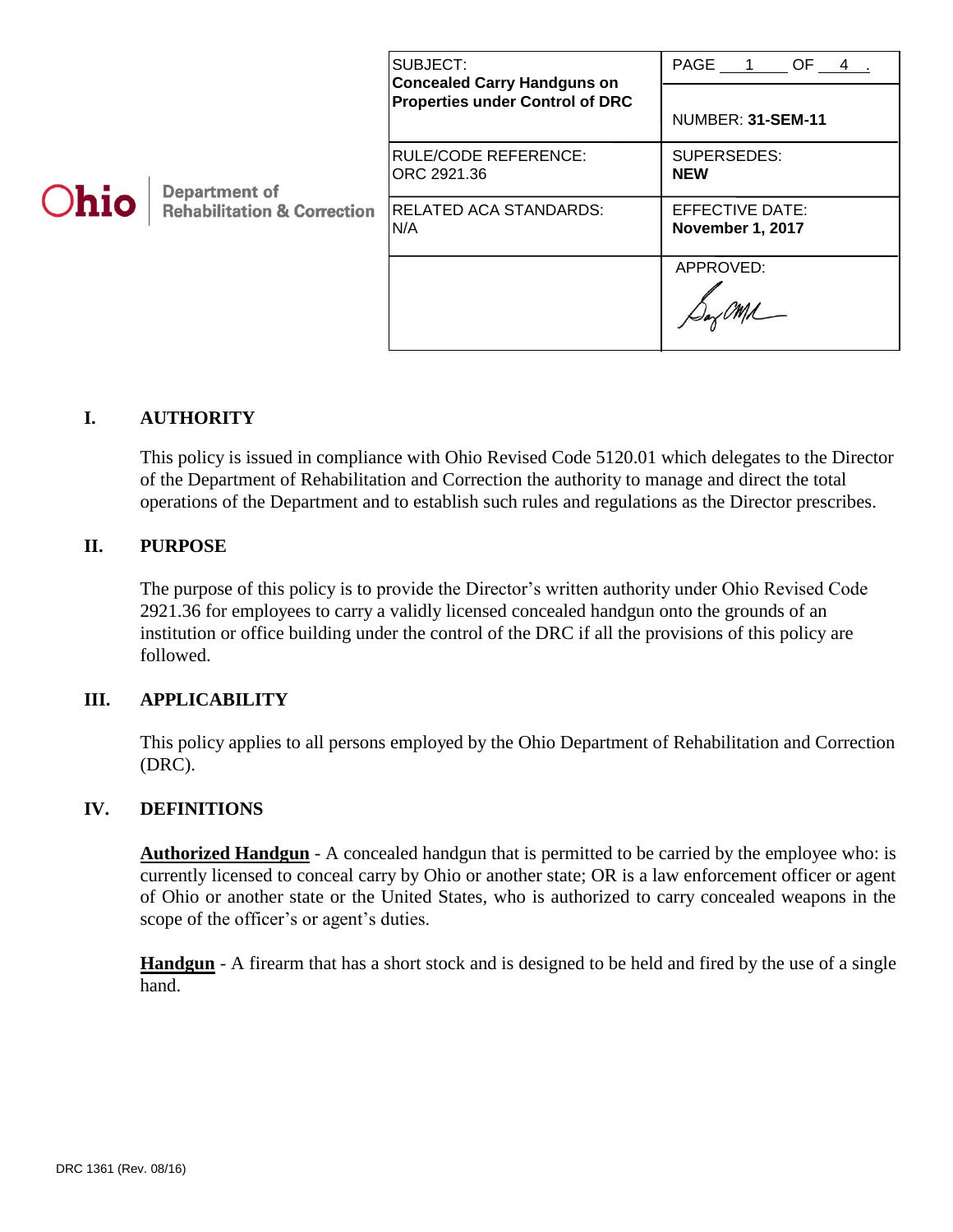# **V. POLICY**

It is the policy of the Ohio Department of Rehabilitation and Correction (DRC) to make available to its employees the ability to transport an Authorized Handgun onto the grounds of an institution or office building under the control of DRC by completing and submitting a Concealed Carry Handgun Notice and Acknowledgement (DRC3146E) acknowledging and agreeing to follow all the rules of safety set forth in this policy. Nothing in this policy shall permit contractors, volunteers, interns, and/or visitors to carry firearms onto the grounds of an office building or institution as set forth in Ohio Revised Code 2921.36.

## **VI. PROCEDURES**

## **A. Submission of Concealed Carry Handgun Acknowledgement**

- 1. An employee who intends to carry an Authorized Handgun onto the grounds of an institution or office building under the control of DRC shall submit a signed Concealed Carry Handgun Notice and Acknowledgement (DRC3146E) to the appropriate authority.
- 2. A Concealed Carry Handgun Notice and Acknowledgement (DRC3146E) shall be submitted to the following persons:
	- a. Institutional staff shall submit their acknowledgement to the managing officer at their institution.
	- b. Regional DRC staff shall submit their acknowledgement to the regional director.
	- c. Regional APA staff shall submit their acknowledgement to the regional parole administrator.
	- d. Corrections Training Academy (CTA) staff shall submit their acknowledgement to the superintendent.
	- e. Operations Support Center (OSC) staff and staff with statewide assignments shall submit their acknowledgement to their assigned managing director.
	- f. Training and Education Center (TEC) staff shall submit their acknowledgement to the managing officer at London Correctional Institution (LoCI).
	- g. Terry Collins Re-Entry Center staff shall submit their acknowledgement to the managing officer at Ross Correctional Institution (RCI).
- 3. The employee shall submit all information required by the Concealed Carry Handgun Notice and Acknowledgement (DRC3146E).
- 4. The employee shall also submit a photocopy of the concealed carry license or law enforcement credentials.
- 5. To be eligible for the Director's written authorization issued by this policy, the employee shall agree to maintain an active concealed carry license or law enforcement credentials. The employee shall also agree to advise the person to whom the Concealed Carry Handgun Notice and Acknowledgement (DRC3146E) was submitted if the concealed carry license or law enforcement credentials are revoked or are not renewed upon expiration. Failure to do so may result in disciplinary actions as further described below.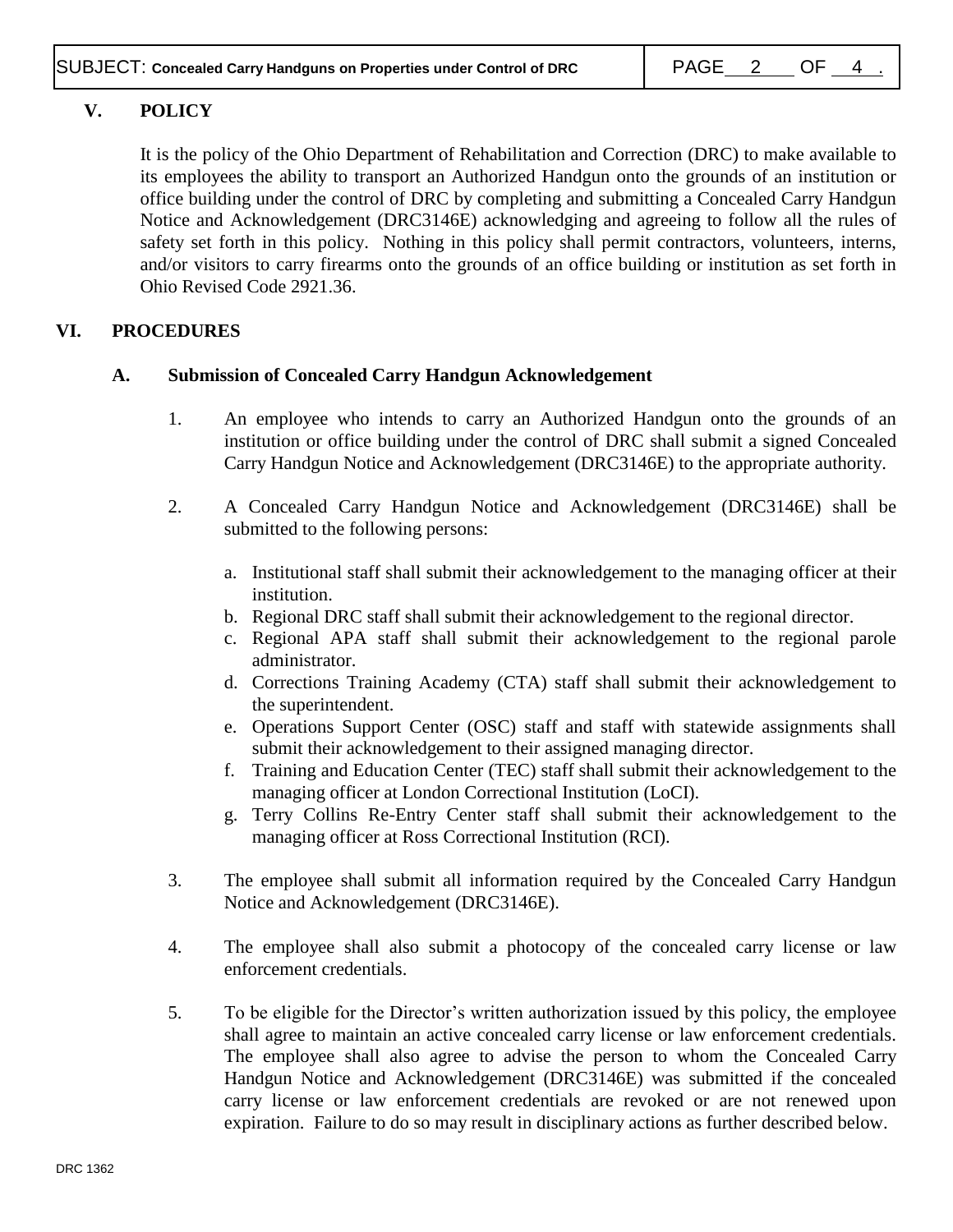## SUBJECT: Concealed Carry Handguns on Properties under Control of DRC  $\vert$  PAGE 3 OF 4

- 6. If a new concealed carry license or law enforcement credentials are obtained due to a renewal or move to a different jurisdiction, the employee shall supplement with a photocopy of the new concealed carry license or law enforcement credentials. The employee shall not be required to complete a new Concealed Carry Handgun Notice and Acknowledgement (DRC3146E).
- 7. Employees who report to work in a building not under the control of DRC (i.e., a county or city building) shall not be required to complete a Concealed Carry Handgun Notice and Acknowledgement (DRC3146E). Employees who report to those buildings are governed by Ohio Revised Code 2923.1210 which provides authorization to carry on grounds of a public office without need for specific written permission from the person in charge of a facility as required by Ohio Revised Code 2921.36.
- 8. In the event an employee who works in a building not under control of DRC anticipates being temporarily assigned or intends to report to an alternate work location that is a building under the control of DRC, the employee shall complete a Concealed Carry Handgun Notice and Acknowledgement (DRC3146E) if the employee intends to transport a concealed carry handgun in their personal vehicle. The Concealed Carry Handgun Notice and Acknowledgement (DRC3146E) shall be submitted to the appropriate person set forth in section VI.A.2 above.

## **B. Processing of Request**

- 1. The person to whom the employee submitted their request under section VI.A.2 above shall maintain the Concealed Carry Handgun Notice and Acknowledgement (DRC3146E) and a copy of the employee's current concealed carry license or law enforcement credentials in the confidential portion of the employee's personnel file.
- 2. In the event the person identified in section VI.A.2 above chooses to revoke the employee's ability to carry a concealed handgun as provided in this policy for disciplinary reasons, safety concerns or failure to follow the requirements set forth herein, the employee shall be provided notice of the decision in writing.

## **C. Safety Precautions and Requirements to Secure Weapons**

- 1. The concealed carry handgun and all ammunition must be stored in the manner described below before the employee leaves the location of their vehicle and proceeds to the entry of the institution or office building.
- 2. Upon exiting the vehicle, the concealed carry handgun and all ammunition shall be stored behind two (2) locks, the first being a vehicle lock, trunk lock or external storage device lock and the second being a secure compartment attached to the vehicle that cannot be easily removed by hand such as a glove box or lock box.